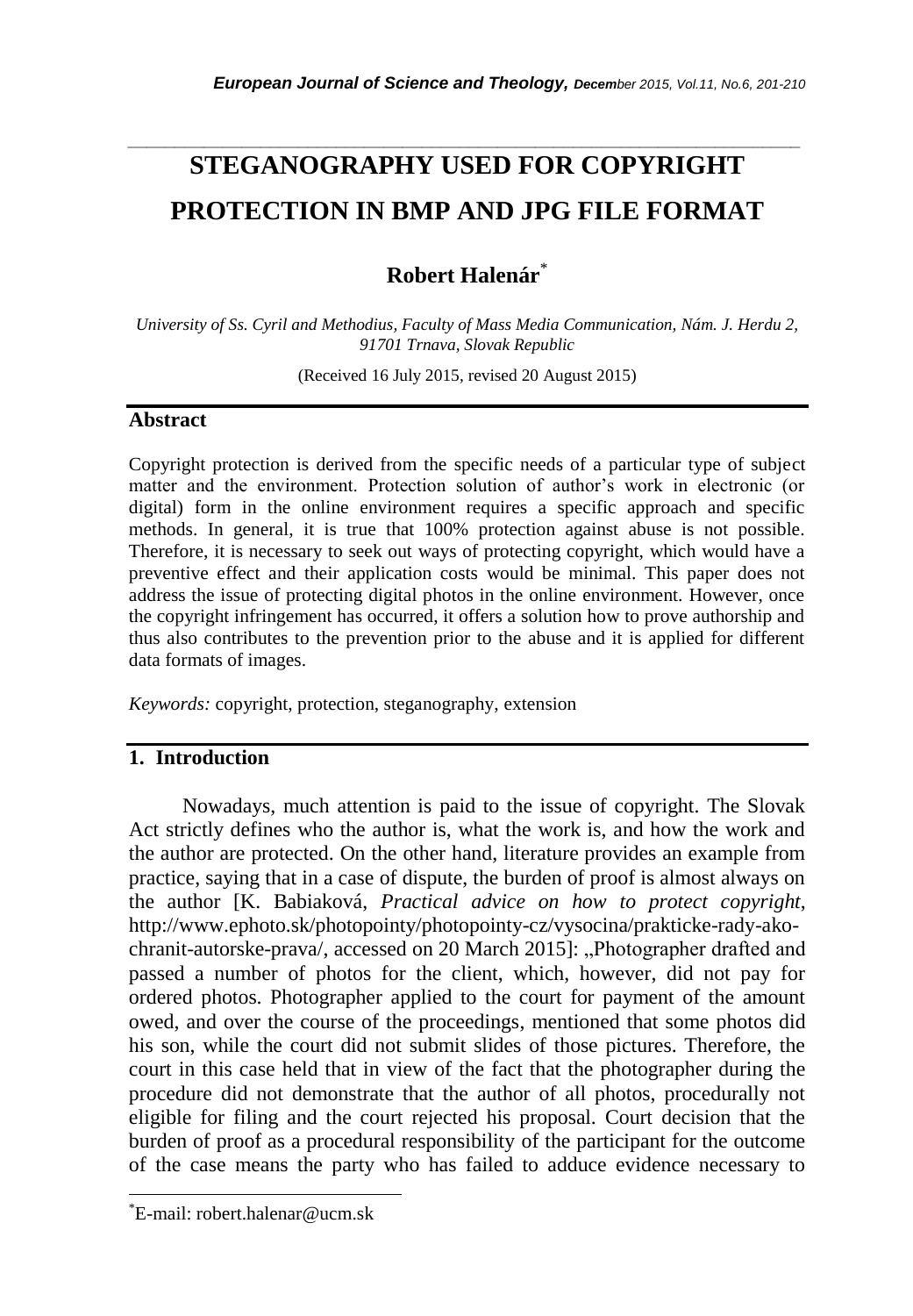support his statements carries a possible adverse effects such as a court decision, which will be based on the facts ascertained on the basis of other evidence transferred."

There are several ways to protect the rights of the author, but their implementation is largely dependent on the form of the work. Act 618/2003 from the Slovak Collection of Laws, section 7, provides a definition of what can be considered a work: ..is subject to copyright and other literary work of art and scientific work, which is the result of his own intellectual creation of the author, especially

- a) literary works and computer program;
- b) oral, submitted or otherwise made literary work, especially speech and lecture;
- c) theatrical works, especially the dramatic work as musical works, choreographic and pantomime work and other work created for publication;
- d) musical work with text or without text;
- e) audiovisual work, in particular cinematographic work;
- f) painting, drawing, sketch, illustration, sculpture and other works of visual art;
- g) photographic work;
- h) architectural work, especially work of building architecture and urban planning, work of garden architecture and interior design and construction work;
- i) works of applied art;
- j) cartographic work in analog or in another form." [*Autorský zákon č. 618/2003 Z.z. zo 24. januára 2014*, http://www.vyvlastnenie.sk/predpisy/ autorsky-zakon/, accessed on 17 March 2015].

Authors must accept that the online environment has some security principles [1].

### **2. Protection**

A photo represents the author"s own intellectual creation and is therefore considered a photographic work. The author of such a photographic work comes with a photo copyrights which consist of personality and equity components. Copyright to the photograph arises by its creation and to prove copyright to the photograph there is no registration needed, as the copyright arises by operation of law. Although the creation of copyright to the photo arises automatically and the author does not need registration, there are of course certain advantages as well because without registering it is not clearly and easily demonstrable, to whom the copyright of the photo belongs. This feature supports plagiarism. To prove their rights to the photograph, the authors must use all legal and technical means, to make the authorship of the picture clear and demonstrable. One of the basic things every author should do, is to realize their basic right to a royalty by checking their name or a pseudonym. Marking the photo can be done by inserting the author"s name directly on the photo or under the photo, while the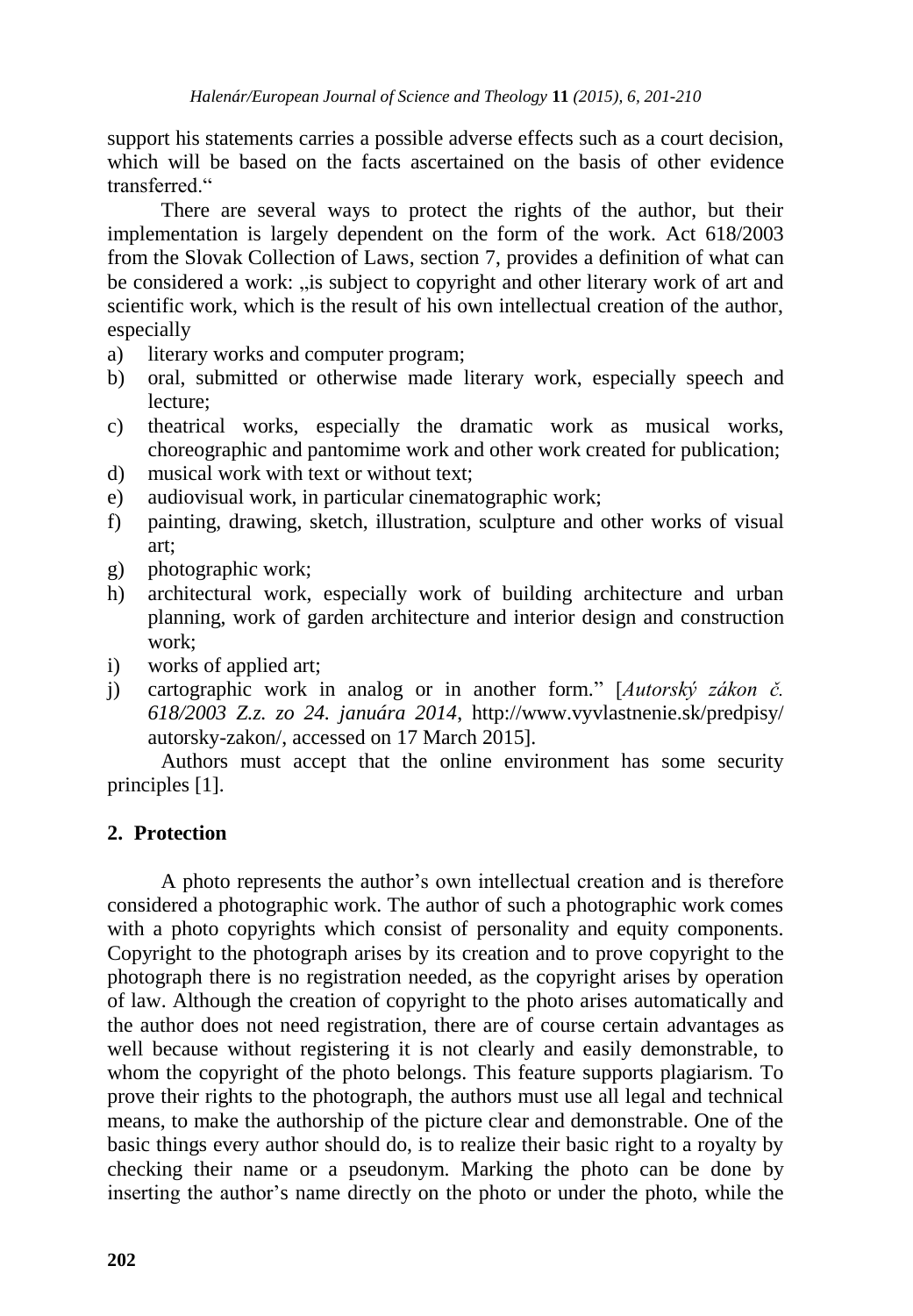character © (copyright) and date of creation of the work can be inserted in the menu. Indication of authorship can also be put under the photo, or next to it. To indicate the name of the author of the photo in electronic form, there are several technical methods, which should act as a preventive means of authorship [K. Babiaková, *Practical advice on how to protect copyright*, p. 4]:

- 1. Keep the original photos with precise and original EXIF (Exchangeable image file format – information set, which are attached to each image that the camera will shoot). EXIF can carry information about:
- the author,
- date and time of design or date of the last modification of the picture,
- data on the camera and lens (brand, exact model),
- exposure data (exposure time and aperture values but also other camera settings).

These are the basic information that a file can contain metadata. The advantage is that inside EXIF in some programs, you can write the name or other information about authorship. Some programs can even lock this information. The disadvantage, however, is that many programs allow you to change information in the EXIF, even those that are locked. Basically, every software and digital lock is attacked by hackers.

- 2. Buy a more expensive software tool (around hundreds of euros) called Authorization software which connects a unique code to every photo and registers photos in the database.
- 3. With images that we want to potentially sell or protect our authorship of them, watermark can be used. Watermark (semi-transparent or translucent character that allows picture view and evaluation of the content and quality, but given that it overlaps with the picture, it is not allowed to be used for commercial purposes or other unlawful use). However, watermark can be removed using a variety of software. The more complex and clearer the watermark, the harder it is to remove.

All of these methods have a number of disadvantages. Unfortunately, these methods are generally known or protecting authorship marks can be readily removable, or the protecting methods are relatively expensive.

Photographers who shoot on film have a simpler demonstration of authorship in that they have more negatives, which should demonstrate that the person, who owns negative, is also the author of the photographs. In the case of digital photography, proving of the origin is much more complex – this is the more so if the photo is stored on a publicly accessible digital repository or on the Internet.

If the photos are placed online, the author can be sure that the protection of his rights is insufficient. Scripts "right-click" can circumvent direct source view, drop-down images can be circumvented in the same way, the watermark can be removed (sometimes with difficulty). Even if the photo is inserted into the Flash object, it can easily create a screenshot [J. Kirnini, *How to Protect Your Digital Photos from Being Copied*, accessed on 17 March 2015, [http://webdesign.about.com/od/graphics/a/aa102406.htm\]](http://webdesign.about.com/od/graphics/a/aa102406.htm).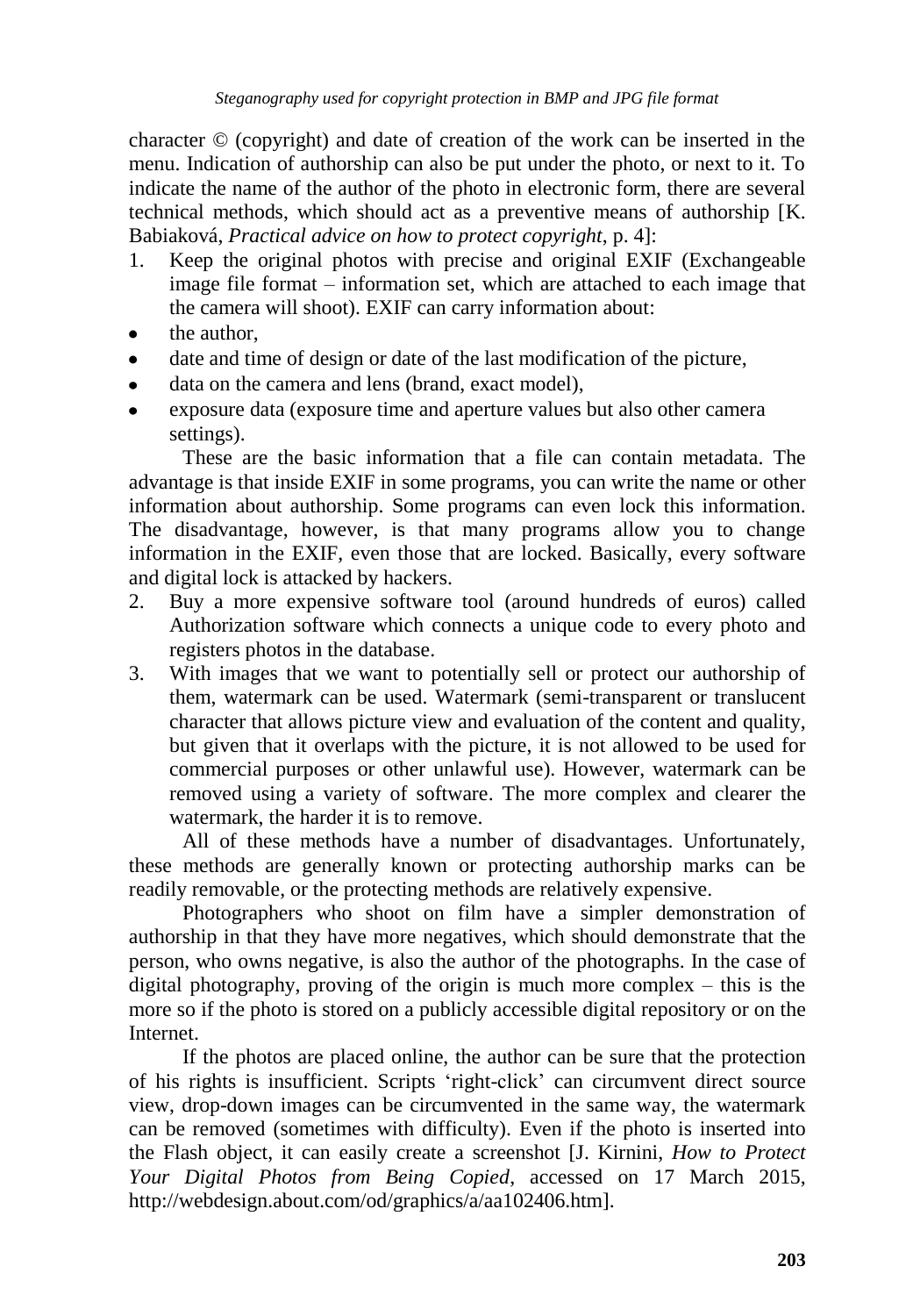In this case the author must find an alternative method of protection. A suitable alternative is the location information directly to the user's profile photo (not the notorious metadata). Author also must have an acknowledgement, what is under protection [G. Kessler, *Steganography: Hiding Data Within Data*, http://www.garykessler.net/library/steganography.html, accessed on 17 March 2015].

## **3. Steganography**

The following formula provides a very generic description of the pieces of the steganographic process:

cover medium + hidden data + stego key = stego medium

In this context, the *cover medium* is the file in which we will hide the *hidden\_data*, which may also be encrypted using the *stego\_key*. The resultant file is the *stego\_medium* (which will, of course, be the same type of file as the cover medium). The cover medium (and, thus, the stego medium) are typically image or audio files. This article focuses on image files and will, therefore, refer to the *cover\_image* and *stego\_image*.

The simplest approach to hiding data within an image file is called *least significant bit (LSB) insertion*. In this method, we can take the binary representation of the hidden data and overwrite the LSB of each byte within the cover image. If we are using 24-bit colour, the amount of change will be minimal and indiscernible to the human eye. As an example, suppose that we have three adjacent pixels (nine bytes) with the following RGB encoding:

| 10010101 00001101          | 11001001 |
|----------------------------|----------|
| 10010110 00001111 11001010 |          |
| 10011111 00010000 11001011 |          |

Now suppose we want to "hide" the following 9 bits of data (the hidden data is usually compressed prior to being hidden): 101101101. If we overlay these 9 bits over the LSB of the 9 bytes above, we get the following (where bits in bold have been changed):

> 10010101 0000110**0** 11001001 1001011**1** 0000111**0** 1100101**1** 10011111 00010000 11001011

Note that we have successfully hidden 9 bits but at a cost of only changing 4, or roughly 50%, of the LSBs.

This description is meant only as a high-level overview. Similar methods can be applied to 8-bit colour but the changes are more dramatic. Gray-scale images, too, are very useful for steganographic purposes. One potential problem with any of these methods is that they can be found by an adversary who is looking. In addition, there are other methods besides LSB insertion used to insert hidden information.

Without being too detailed, it is worth remembering that there is *steganalysis*, the art of detecting and breaking steganography. One form of this analysis is to examine the colour palette of a graphical image. In most images,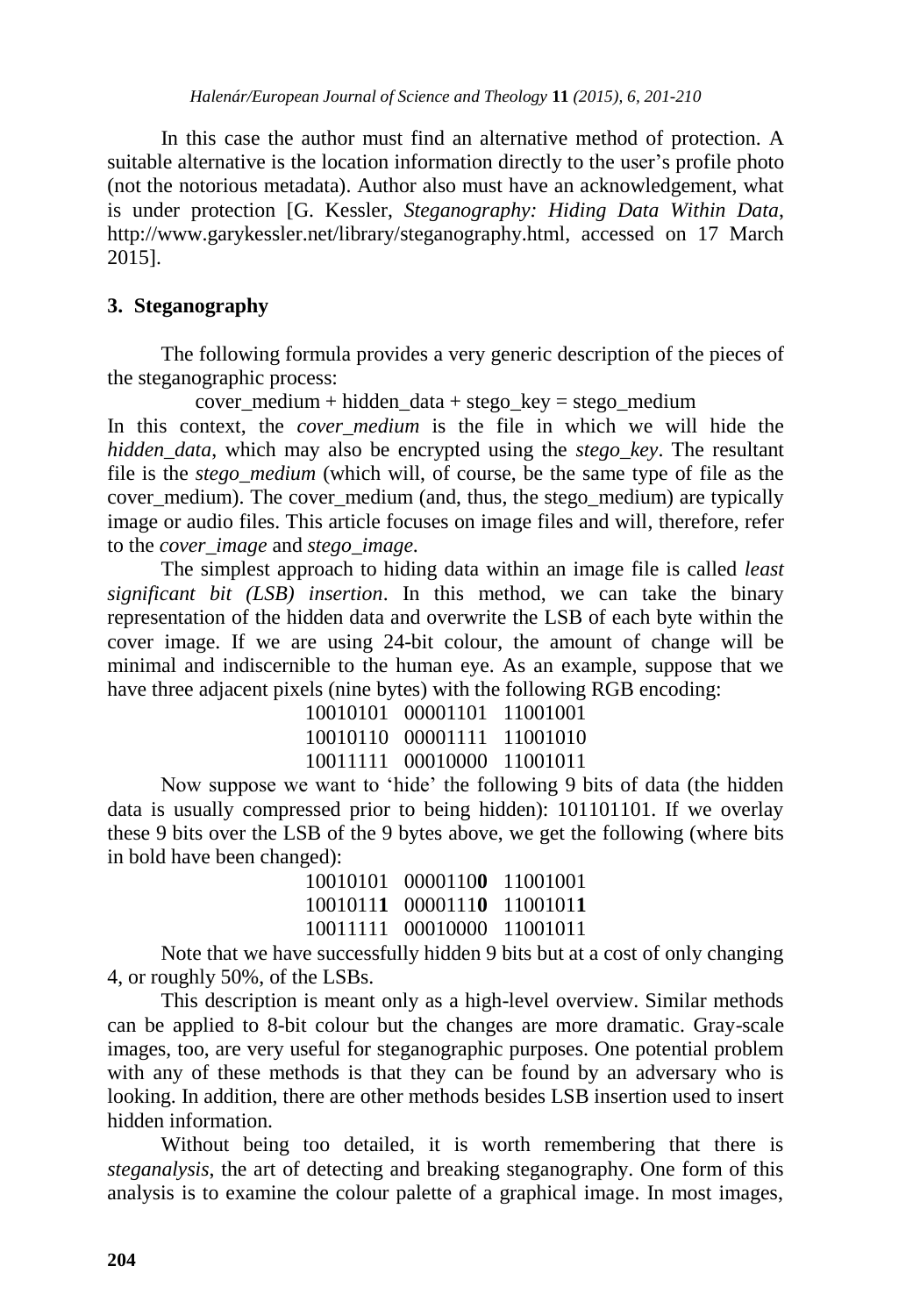there will be a unique binary encoding of each individual colour. If the image contains hidden data, however, many colours in the palette will have duplicate binary encodings since, for all practical purposes, we cannot count the LSB. If the analysis of the colour palette of a given file yields many duplicates, we might safely conclude that the file has hidden information.

But what files should be analyzed? Suppose we decide to post a hidden message by hiding it in an image file that I post at an auction site on the Internet. The item auctioned is real so a lot of people may access the site and download the file; only a few people know that the image has special information that only they can read. Needless to say, audio files may cover hidden data, too. Indeed, the quantity of potential cover files makes steganalysis a Herculean task [2].

We must also have an effective tool to apply the protection (for steganography) and also for steganalyse, e.g. Matlab. Matlab and its use were described in literature [3].

#### **4. BMP and JPG file extension**

Data of which a photography consists can be enriched by information (cipher) which is not directly visible but can help in proving copyright. Pixels that the picture displays are used for the location of the information. It is therefore a process which is similar to a watermark, but it is not directly visible (even in many cases indistinguishable to the human eye).



**Figure 1.** Decimal character codes identifier according to the ASCII table.

The principle is in the code - simple password consisting of several characters (first name, last name, or other identifier), which is translated using the ASCII table numbers in decimal, which are converted into binary form.

Let us identify 'HALENARXX' that uses ASCII translate table as shown in Figure 1 (to automate the translation, the MATLAB environment was used).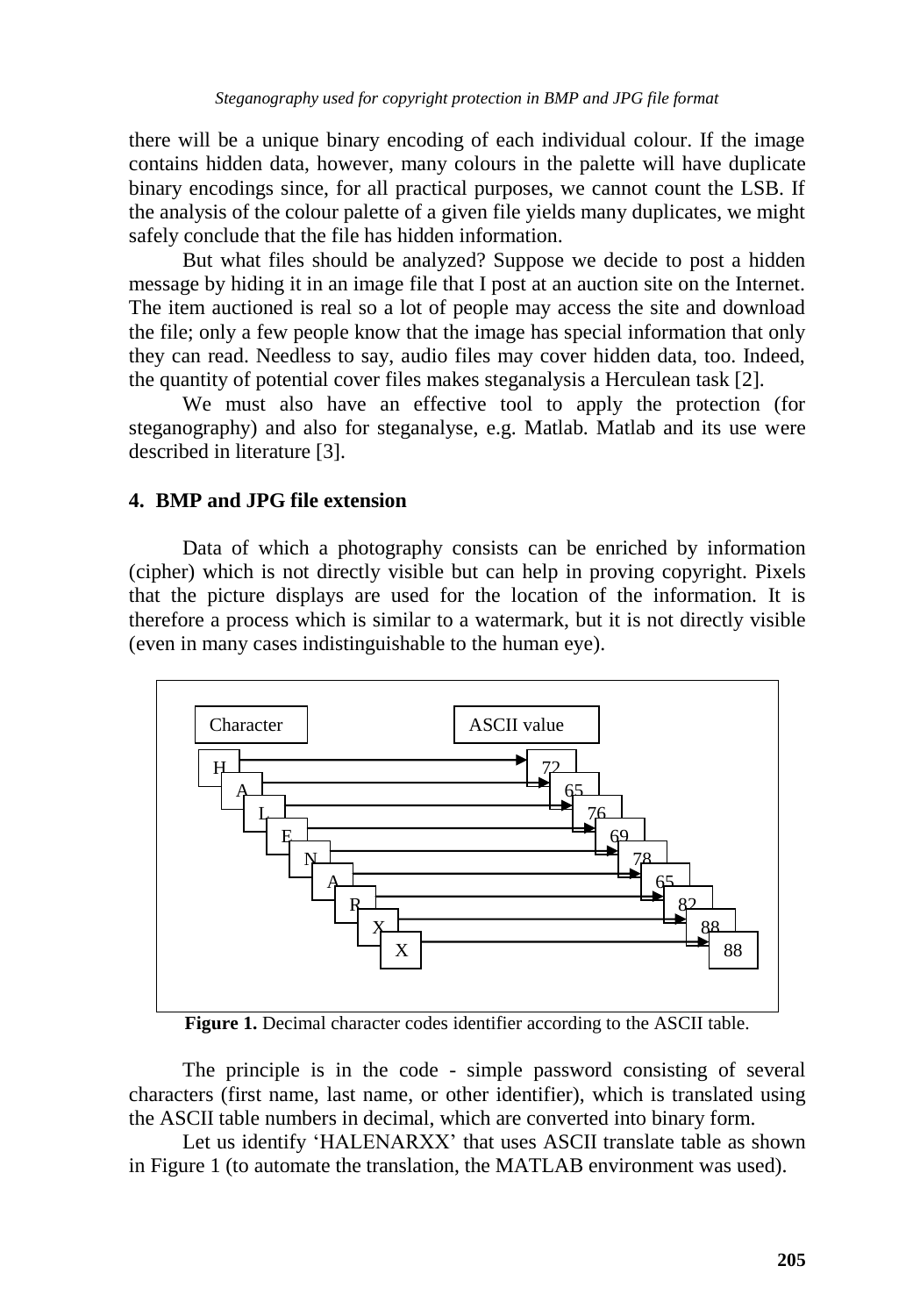Each character is expressed as a numerical representation. Then it is converted into the binary form as shown in Figure 2.



**Figure 2.** Binary character codes identifier according to the ASCII table.



Figure 3.Steganography infiltration applied at 5<sup>th</sup> bit of the Blue component of RGB, BMP file extension, C. Monet, *Snow at Argenteuil – 1875*, http://grafika.sk/clanok/ vianocny-pozdrav-od-grafika-sk/, accessed 19 March 2015.

If we use only one bit, and not the least one, but for example the fifth bit, and not for all components of RGB representation, but only for one, for example Blue, quality impact is completely different. Figure 3 shows an image with steganography infiltration applied on  $5<sup>th</sup>$  bit of the Blue component of RGB model representation.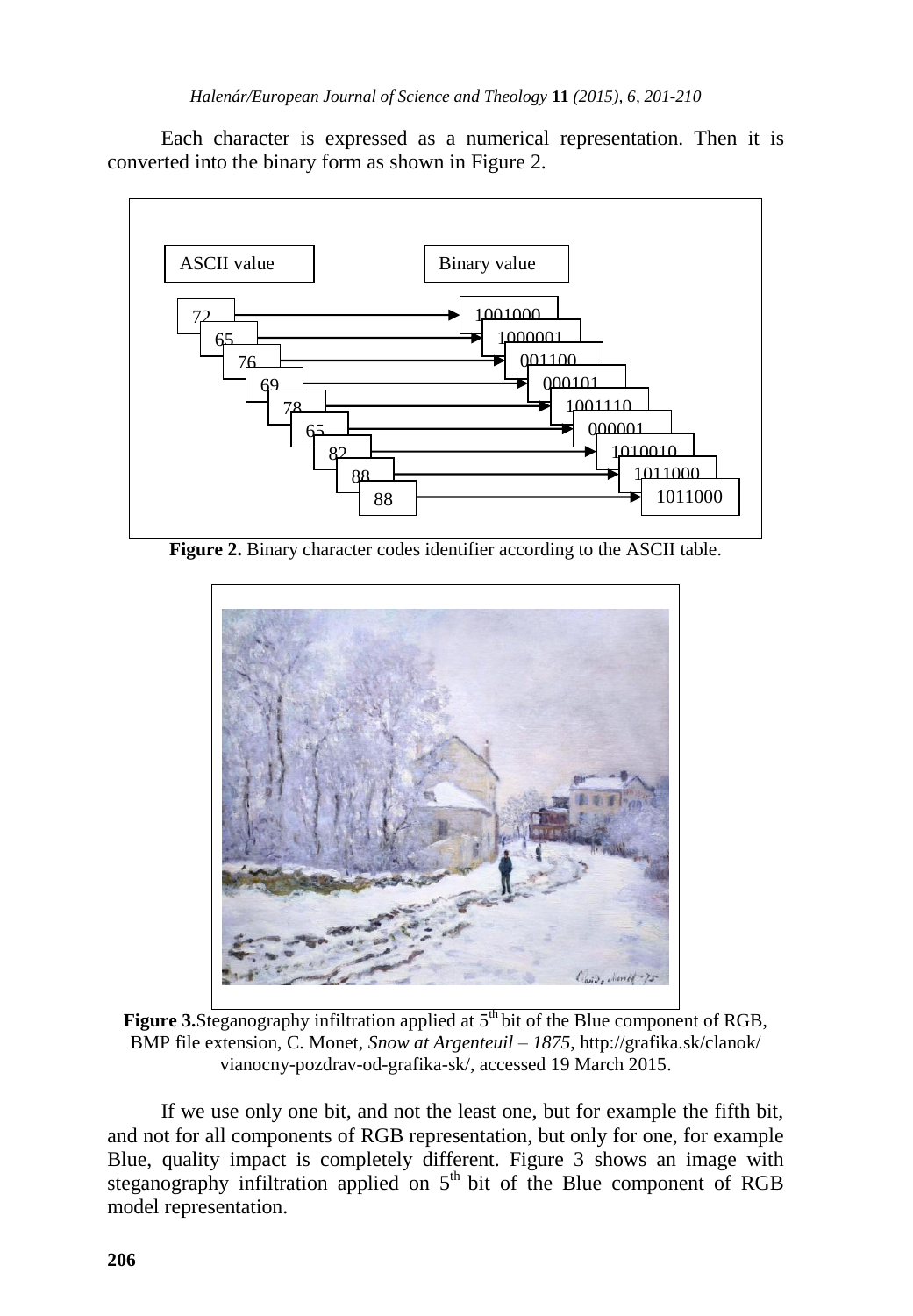To proof the infiltration in it we applied modified settings of Hue/Saturation in Adobe Photoshop, as we can see in Figure 4.



**Figure 4.** Steganography infiltration applied at 5<sup>th</sup> bit of the Blue component of RGB after modification of Hue/Saturation settings in the Photoshop.



**Figure 5.** 24 bit BMP file extension saved as 256 colours BMP file.

Next we saved 24 bit BMP file extension to 256 colours BMP file extension, see Figure5, and then we saved this image as JPG file extension, see Figure 6.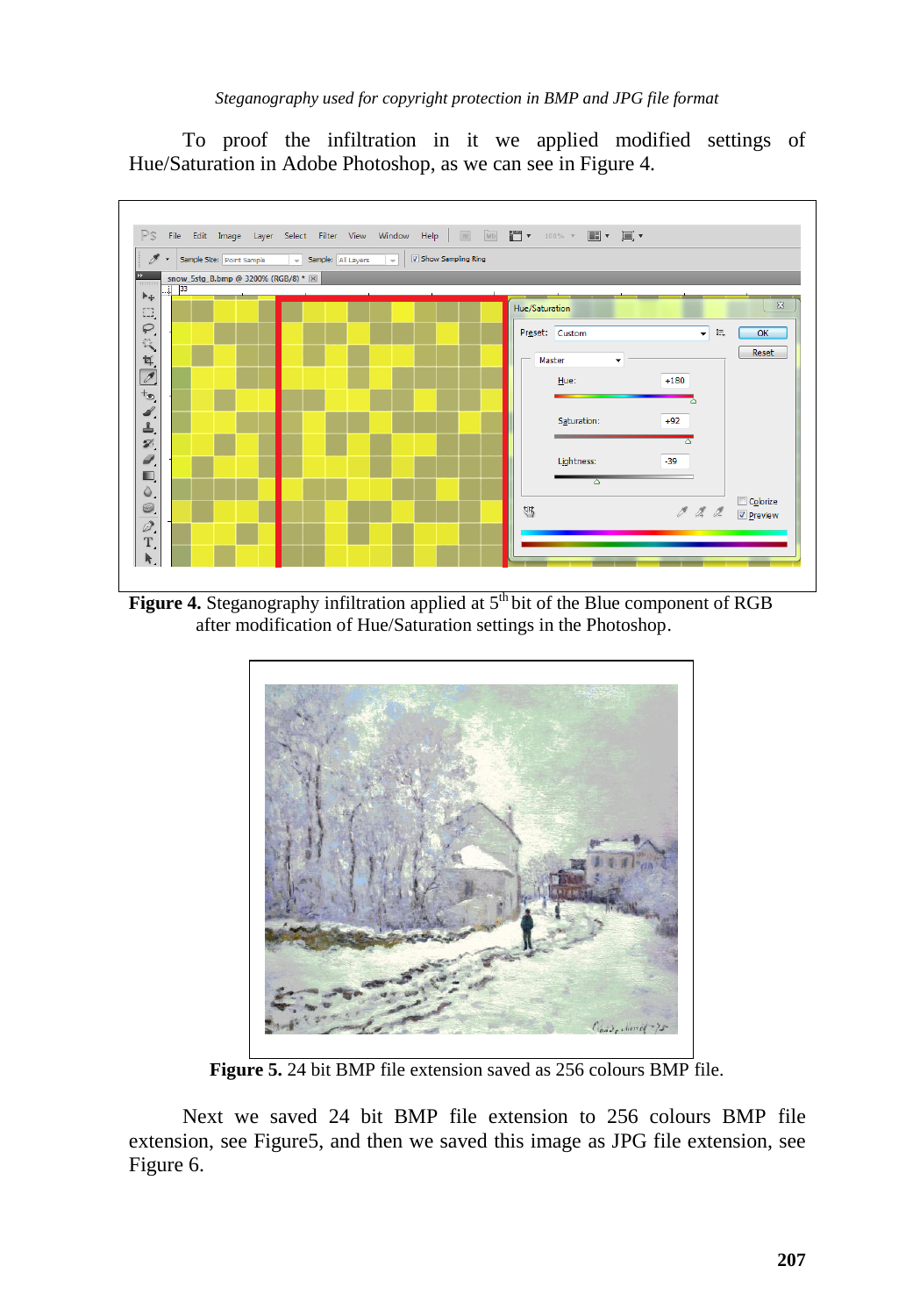

**Figure 6.** 256 colours BMP file extension saved as JPG.



**Figure 7.** Area with untouched steganography infiltration – it can be clearly recognizable in detail.

After several modifications, the image may look different. These modifications can be done selflessly or can be purpose-made. However, steganography infiltration can be lost in some parts of the image. That is why it is necessary to look for areas, where infiltration is still untouched, as we can see in Figure 7. Sometimes it is necessary to analyze a huge amount of data [4].

To proof the infiltration in the image, we zoomed a part of the image, as we can see in Figure 8. After comparison with the pattern in Figure 5, there is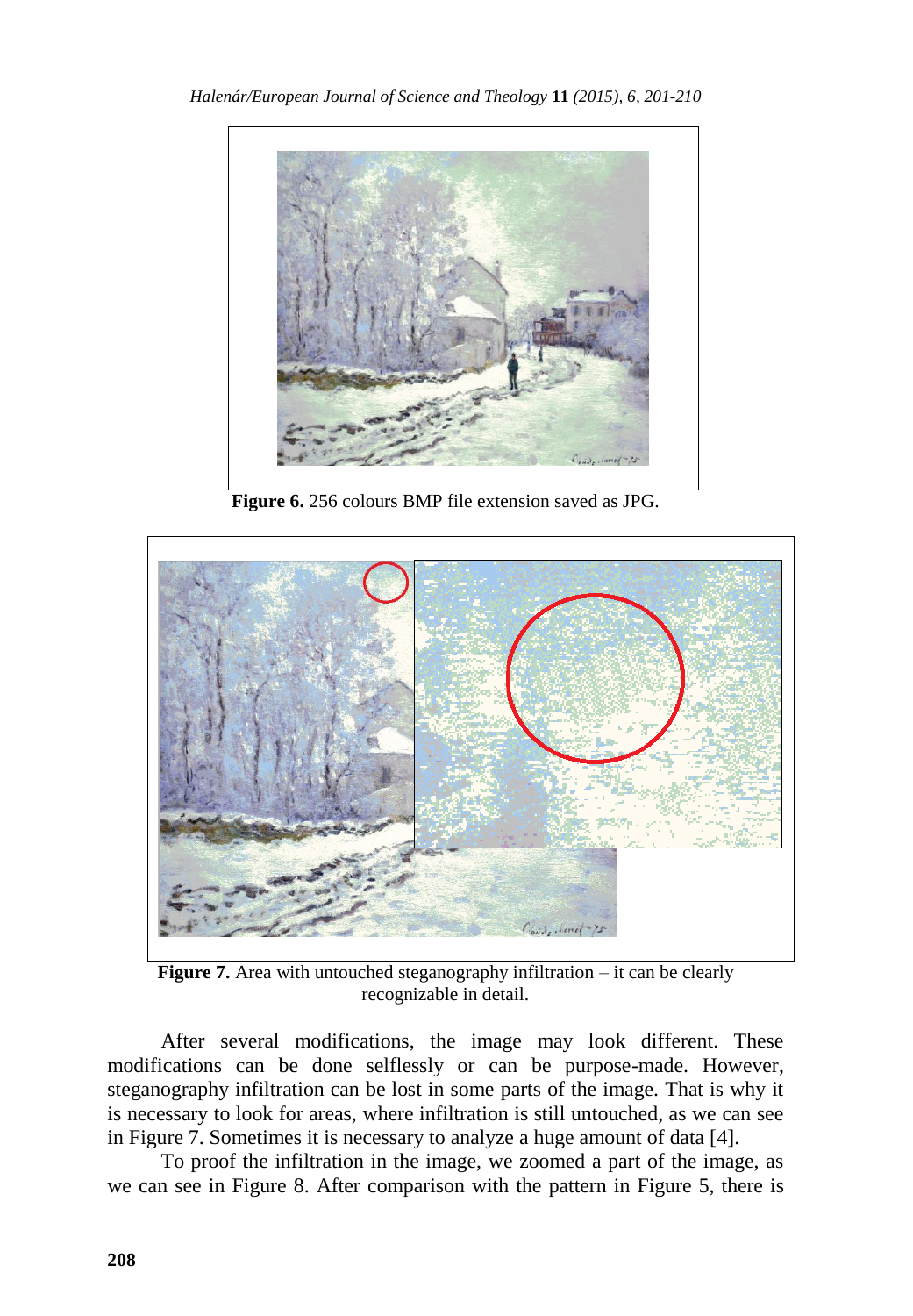still compliance. This research can be considered to be used as case study and as a research method [5].



**Figure 8.** JPG extension with steganography infiltration zoomed.



**Figure 9.** Original BMP extension (top) and JPG extension (bottom) file with steganography infiltration zoomed.

If we compare a part of the image saved as 24 bit BMP file extension, with the image degraded on 256 colour BMP file and the part of the same image saved as JPG file extension, the same pattern can still be recognized, see Figure 9. In Figure 10 we can see directly which pixels represent characters from the identifier. There is also a match.